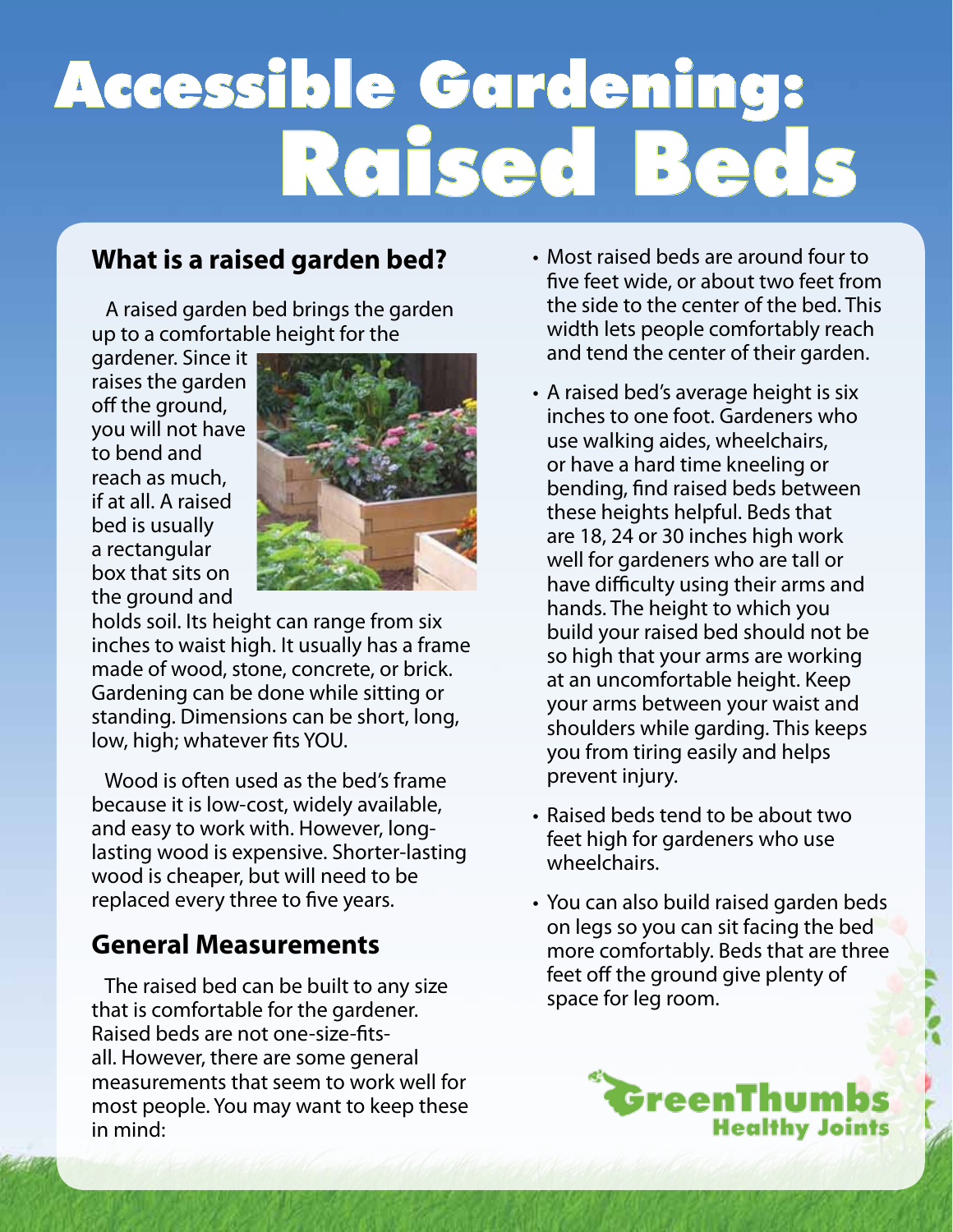## **Planting Tips**

- Gardens planted in small blocks, also called wide row planting, work well in raised beds. Wide row planting puts plants closer together. This crowds out weeds and shades the soil. This is important because soil in raised beds dries out quickly.
- General planting designs for raised beds put the tallest plants in the center or at the back of the bed. Plants are then arranged from tallest to shortest as you work your way to the side or front of the bed.
- Petunias, marigolds, snap dragons, pansies, impatiens, and salvia are some annuals that grow well in a raised bed.
- Alyssum and petunias are great examples of plants that can drape over the bed's edge.
- Flowers, bulbs, and herbs grow well in raised beds that are six to eight inches deep. Lettuce, leeks, beets, spinach, garlic, radishes, peas, kohlrabi, turnips, greens, strawberries, cucumbers, and watermelon also grow well in this soil depth.
- Eight to ten inch soil depth is good for corn, squash (including pumpkins), peppers, green beans, broccoli, cabbage, Brussels sprouts, melons, carrots, eggplant, and cauliflower.
- Raised beds that are one to two feet deep are good for growing potatoes.
- Black-Eyed-Susans, ornamental grasses, daises, and dwarf irises are perennials that grow well in raised beds.
- Perennials seem to grow better in soil depth of ten inches and deeper.

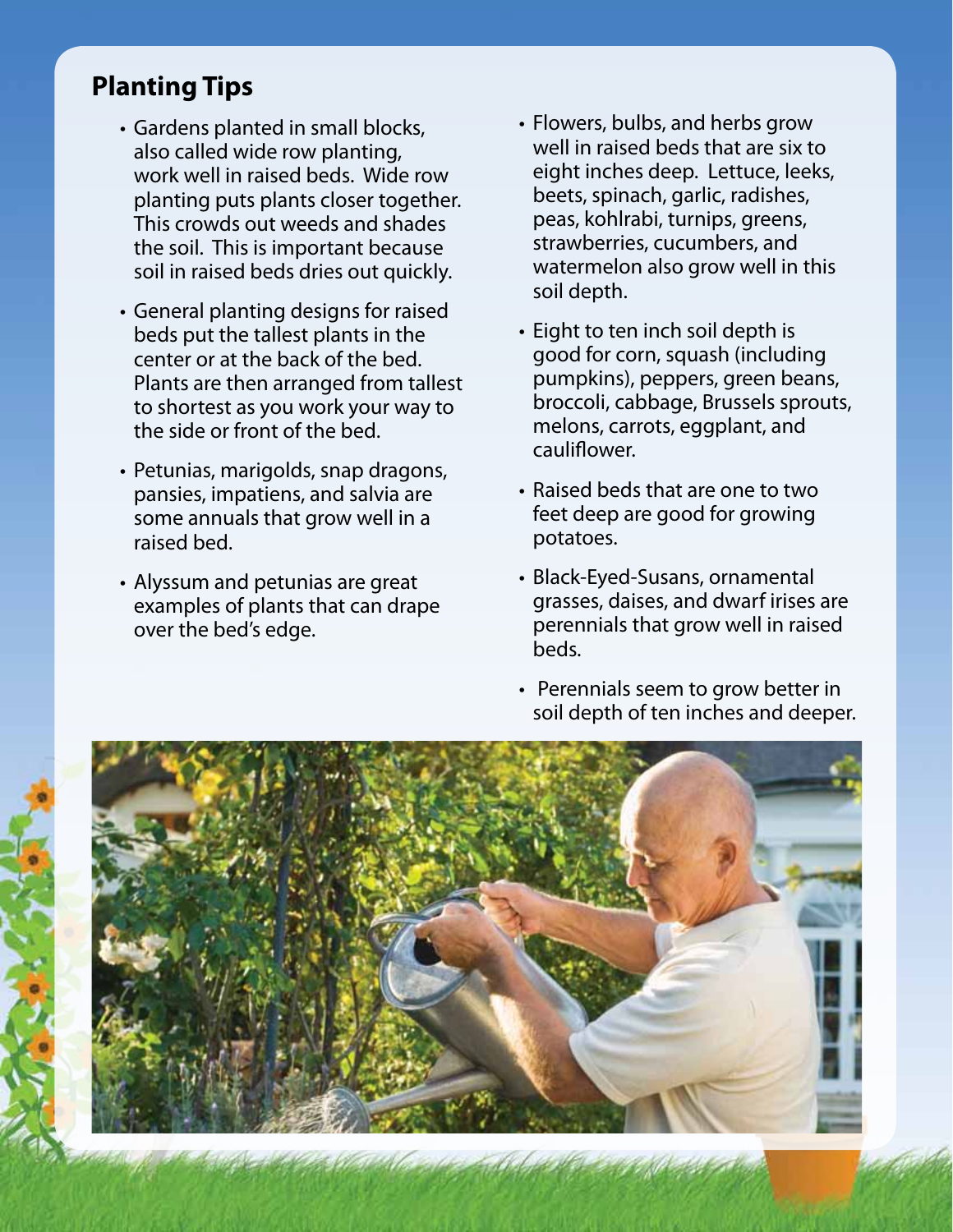### **Tricks and Tips**

- Full sun may be harmful, even for sun loving plants, because raised beds dry out quickly.
- Soil can stain. Keep this in mind if you plan to put your raised bed on concrete or a patio.
- You may need to build a walkway if you plan to build your raised bed far from buildings, sidewalks, or in a grassy area. Walkways that are made of hard and flat materials, like concrete and brick, are easiest for everyone to walk on and roll walking aides on.
- Make sure there is water access close to your raised bed.
- Gardeners' legs may be scraped by brushing against bed frames made of stone or concrete. This is especially important to keep in mind for gardeners who have little or no feeling in their legs.
- Remember that soil, especially when wet, and plants are very heavy. Make sure that your deck, rooftop, or balcony can support the bed's weight.
- Grab bars attached to the sides of raised beds can be useful. Grab bars can help people stand up from sitting while gardening or help people stand while gardening.

• Most people find that gardening in raised beds is more comfortable when standing facing the bed and leaning slightly into it. Another comfortable position is to sit alongside the bed and reach to the side and forward at a 45 degree angle into the bed. Gardeners find these positions more comfortable than sitting on the edge of the bed's frame and twisting at the waist while gardening.